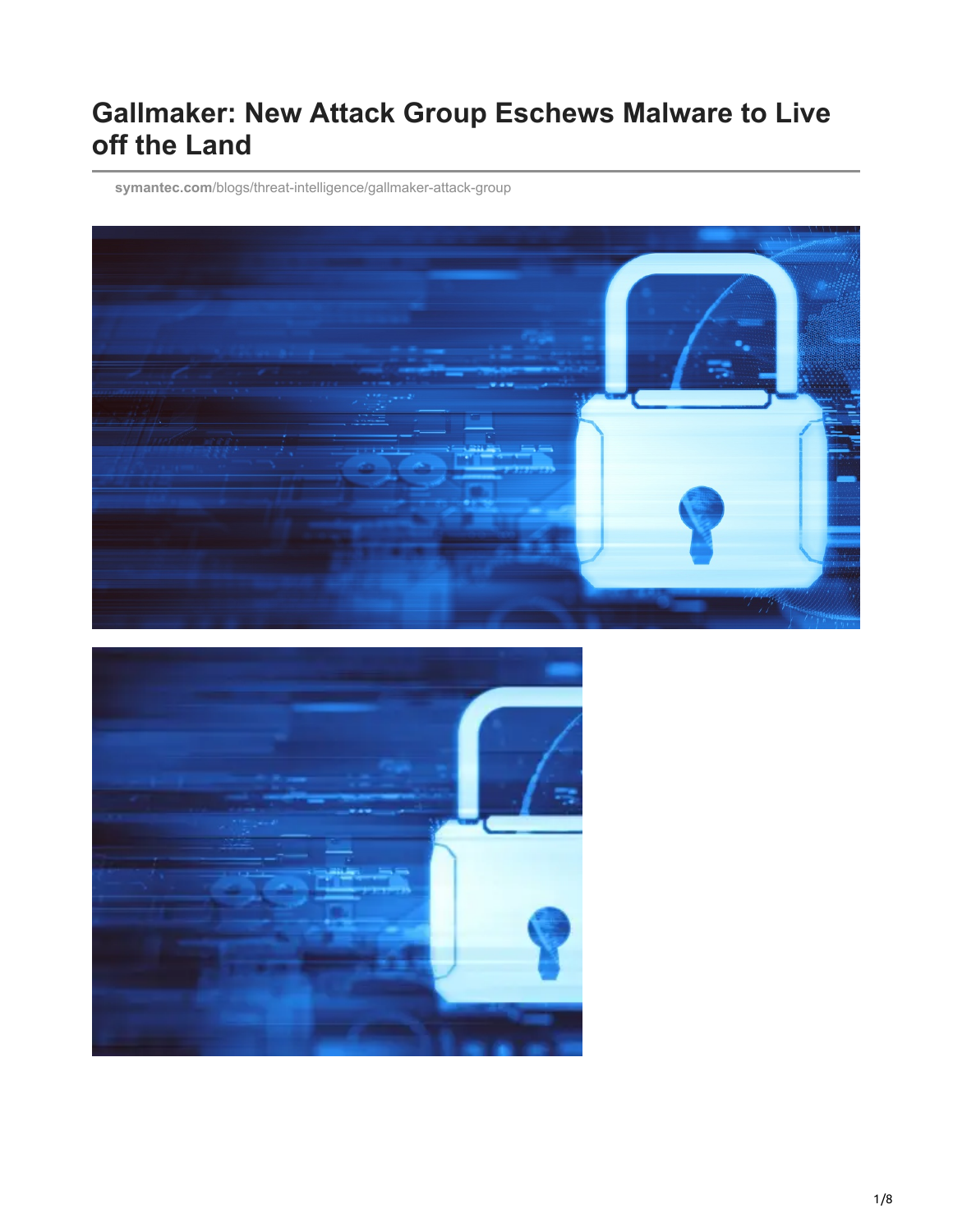

Threat Hunter TeamSymantec

### **A new attack group is targeting government, military, and defense sectors in what appears to be a classic espionage campaign.**

#### **UPDATE October 11, 2018**

*This blog has been updated with a revised list of IoCs. An earlier list of IOCs attached to this blog was generated through an automated system and, due to the dual-use nature of the tools used by the group, erroneously included some low fidelity IoCs.*

Symantec researchers have uncovered a previously unknown attack group that is targeting government and military targets, including several overseas embassies of an Eastern European country, and military and defense targets in the Middle East. This group eschews custom malware and uses living off the land (LotL) tactics and publicly available hack tools to carry out activities that bear all the hallmarks of a cyber espionage campaign.

"#Gallmaker eschews custom malware, uses living off the land and publicly available hack tools https://symc.ly/2RBkaR8"

#### [Click to Tweet](https://twitter.com/intent/tweet?text=%23Gallmaker%20eschews%20custom%20malware,%20uses%20living%20off%20the%20land%20and%20publicly%20available%20hack%20tools%20https://symc.ly/2RBkaR8&via=threatintel&hashtags=undefined)

The group, which we have given the name Gallmaker, has been operating since at least December 2017, with its most recent activity observed in June 2018.

#### **Tactics and tools**

The most interesting aspect of Gallmaker's approach is that the group doesn't use malware in its operations. Rather, the attack activity we observed is carried out exclusively using LotL tactics and publicly available hack tools. The group takes a number of steps to gain access to a victim's device and then deploys several different attack tools, as follows:

- 1. The group delivers a malicious Office lure document to victims, most likely via a spearphishing email.
- 2. These lure documents use titles with government, military, and diplomatic themes, and the file names are written in English or Cyrillic languages. These documents are not very sophisticated, but evidence of infections shows that they're effective. The attackers use filenames that would be of interest to a variety of targets in Eastern Europe, including:
- *bg embassy list.docx*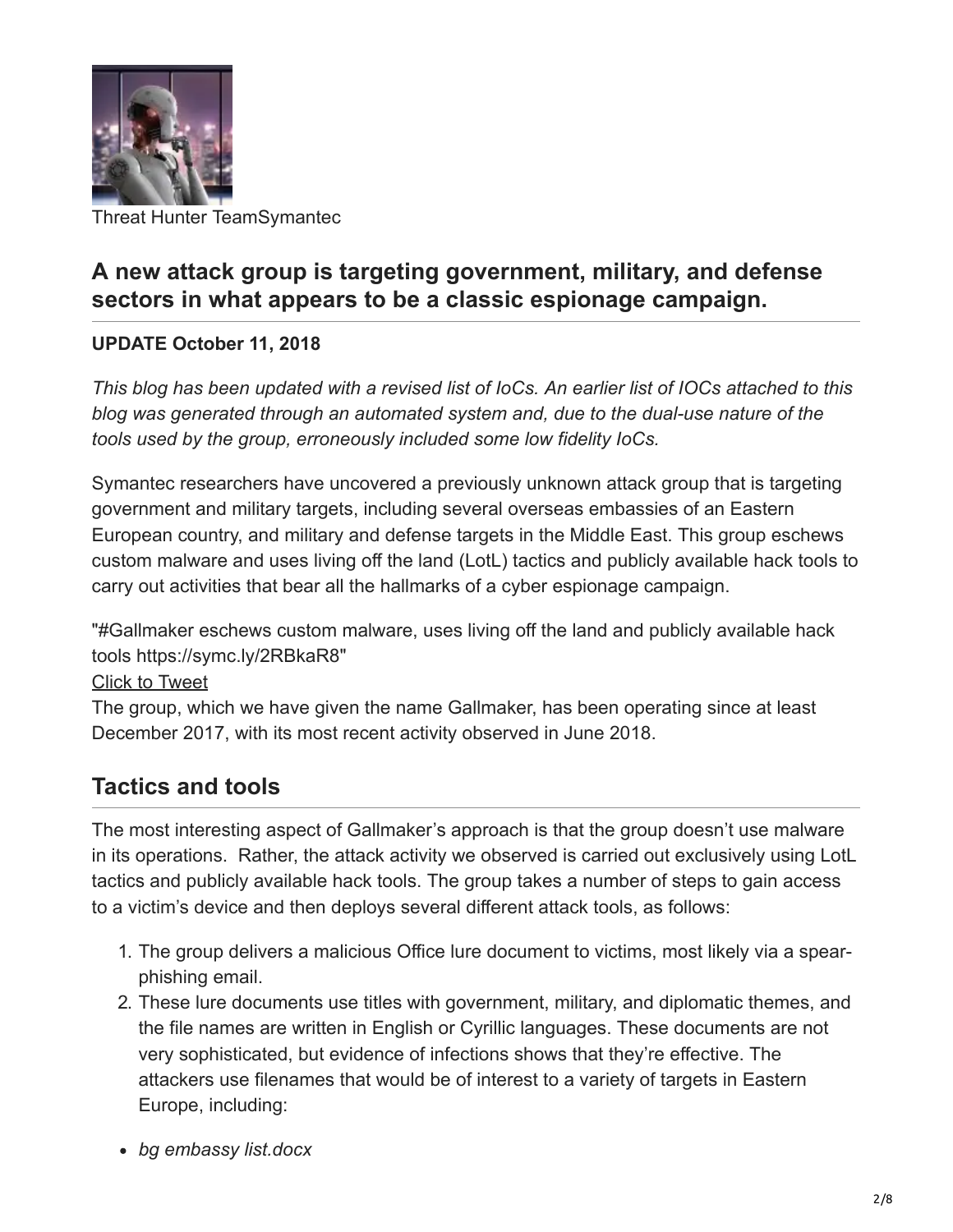- *Navy.ro members list.docx*
- 1. These lure documents attempt to exploit the Microsoft Office Dynamic Data Exchange (DDE) protocol in order to gain access to victim machines. When the victim opens the lure document, a warning appears asking victims to "enable content" *(See Figure 1)*. Should a user enable this content, the attackers are then able to use the DDE protocol to remotely execute commands in memory on the victim's system. By running solely in memory, the attackers avoid leaving artifacts on disk, which makes their activities difficult to detect.
- 2. Once the Gallmaker attackers gain access to a device, they execute various tools, including:
- WindowsRoamingToolsTask: Used to schedule PowerShell scripts and tasks.
- A "reverse tcp" payload from Metasploit: The attackers use obfuscated shellcode that is executed via PowerShell to download this reverse shell.
- A legitimate version of the WinZip console: This creates a task to execute commands and communicate with the command-and-control (C&C) server. It's likely this WinZip console is used to archive data, probably for exfiltration.
- The Rex PowerShell library, which is publicly available on GitHub, is also seen on victim machines. This library helps create and manipulate PowerShell scripts for use with Metasploit exploits.

Gallmaker is using three primary IP addresses for its C&C infrastructure to communicate with infected devices. There is also evidence that it is deleting some of its tools from victim machines once it is finished, to hide traces of its activity.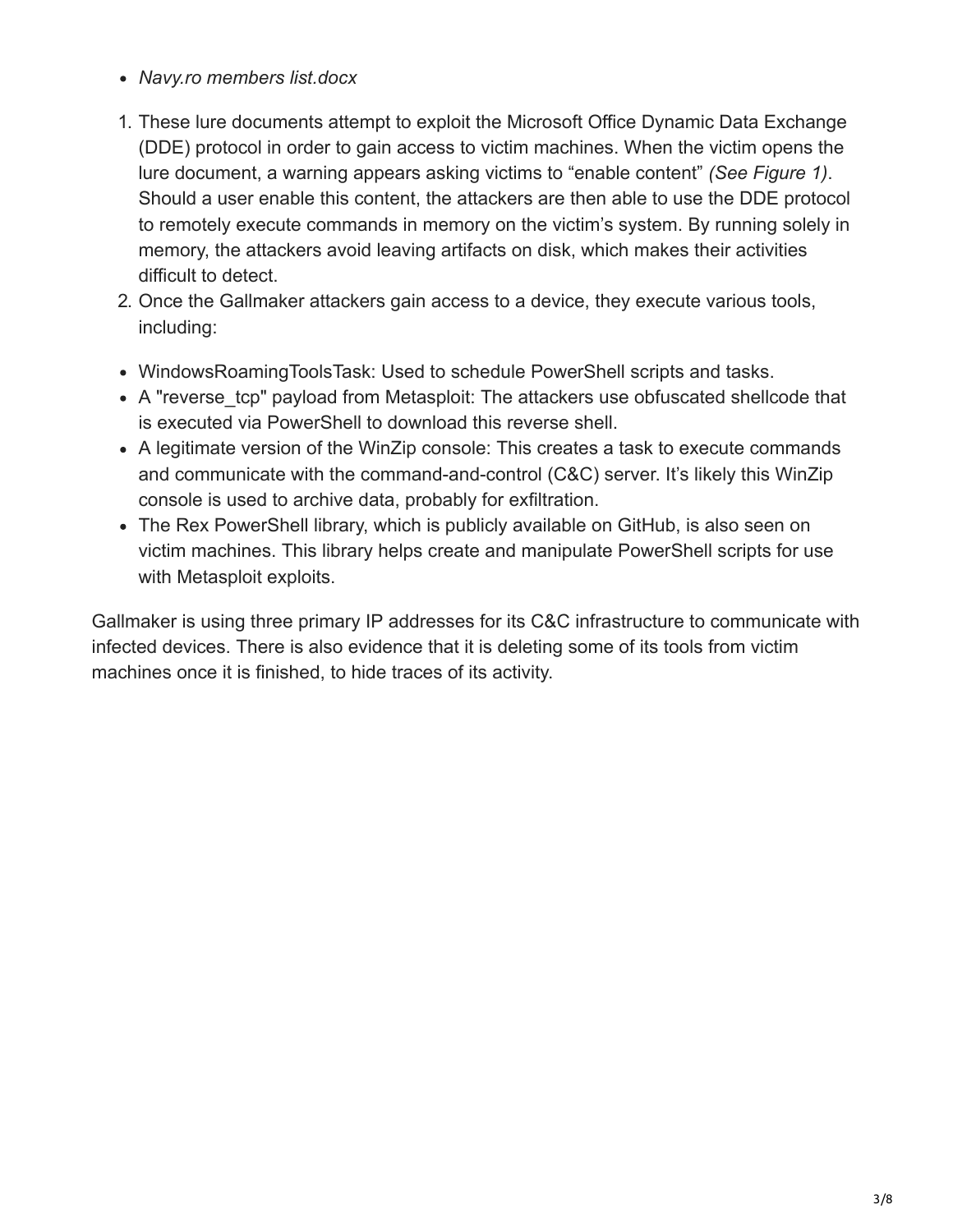This is a protected dynamic document, enable content to continue reading and authorise the content. This may take a few moments on slower internet connections.



Figure 1. An example of the type of warning displayed by the lure document The DDE protocol can be used for legitimate purposes to send messages between Microsoft applications that share data through shared memory, e.g. to share data between Excel and Word.

However, the DDE protocol [was flagged as unsecure last year](https://www.cyberscoop.com/dde-microsoft-word-vulnerability-feature/), when researchers discovered it could be exploited to execute code on victim machines via Excel and Word, without macros being enabled in those applications. Microsoft said at the time that this capability was a [feature and the company did not consider it a vulnerability because Office always warne](http://www.eweek.com/security/attacks-exploit-microsoft-dynamic-data-exchange-protocol)d users before enabling DDE in documents, as seen in Figure 1. However, after the DDE protocol was subsequently exploited in a number of malware campaigns, Microsoft issued an update to Office in December 2017 [that disabled DDE by default in Word and Excel.](https://portal.msrc.microsoft.com/en-US/security-guidance/advisory/ADV170021) DDE can be enabled manually after this update is applied but only if the registry is altered by an admin account.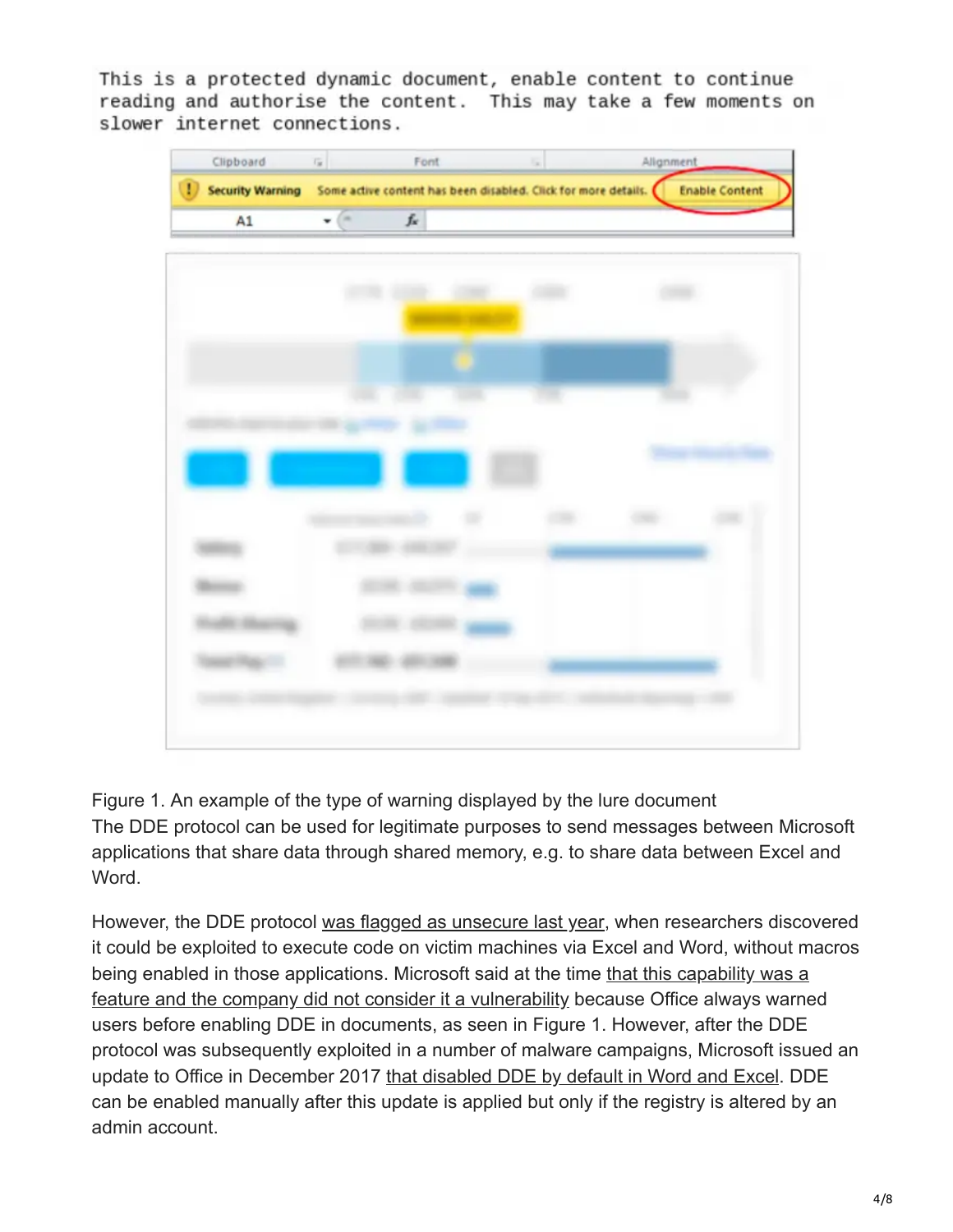The Gallmaker victims we have seen did not have this patch installed and therefore were still vulnerable to exploit via the DDE protocol.

## **Targets and timeline**

Gallmaker's activity appears to be highly targeted, with its victims all related to government, military, or defense sectors. Several targets are embassies of an Eastern European country. The targeted embassies are located in a number of different regions globally, but all have the same home country.

The other targets we have seen are a Middle Eastern defense contractor and a military organization. There are no obvious links between the Eastern European and Middle Eastern targets, but it is clear that Gallmaker is specifically targeting the defense, military, and government sectors: its targets appear unlikely to be random or accidental.

Gallmaker's activity has been quite consistent since we started tracking it. The group has carried out attacks most months since December 2017. Its activity subsequently increased in the second quarter of 2018, with a particular spike in April 2018.



Figure 2. Gallmaker activity, December 2017 to June 2018

Gallmaker's activity points strongly to it being a cyber espionage campaign, likely carried out by a state-sponsored group.

Gallmaker may well have continued to avoid detection were it not for Symantec's Targeted Attack Analytics (TAA) technology.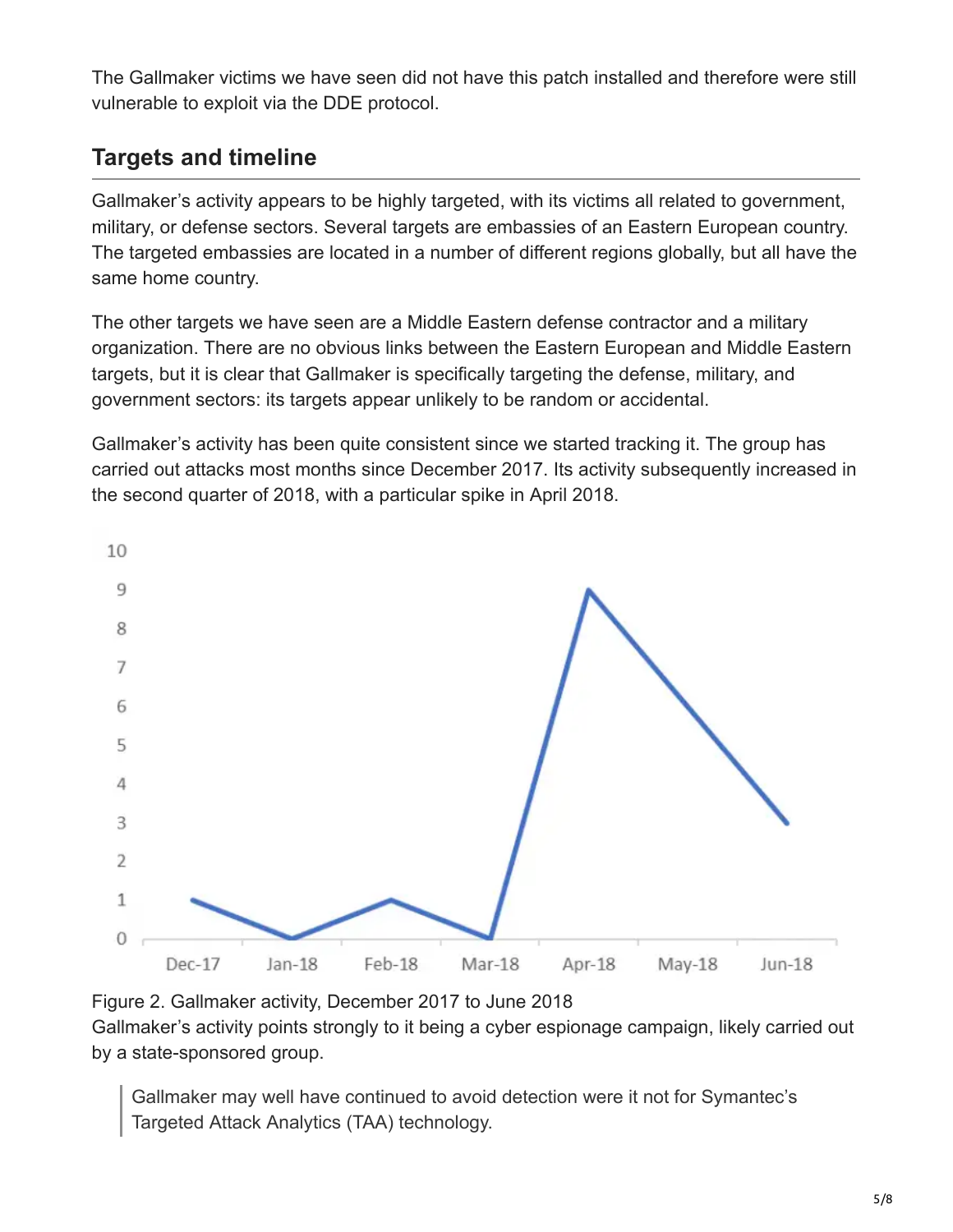#### **How did we discover Gallmaker?**

The fact that Gallmaker appears to rely exclusively on LotL tactics and publicly available hack tools makes its activities extremely hard to detect. We have written extensively about [the increasing use of LotL tools and publicly available hack tools by cyber criminals. One o](https://www.symantec.com/connect/blogs/attackers-are-increasingly-living-land)f the primary reasons for the increased popularity of these kinds of tools is to avoid detection; attackers are hoping to "hide in plain sight", with their malicious activity hidden in a sea of legitimate processes.

[Gallmaker may well have continued to avoid detection were it not for Symantec's Targeted](https://resource.elq.symantec.com/LP=5847?cid=70138000001MFtXAAW) Attack Analytics (TAA) technology. TAA combines the capabilities of Symantec's worldleading security experts with advanced artificial intelligence and machine learning to provide organizations with their own "virtual analysts", via our Advanced Threat Protection (ATP) product. Since its inception, TAA has detected security incidents at thousands of organizations, automating what would have taken many hours of analyst time. In this instance, TAA identified the specific PowerShell commands used by Gallmaker as being suspicious, leading to the discovery of this new campaign. Without TAA's advanced AIbased capabilities, Gallmaker's activities may well have remained undetected.

### **Protection**

The following protections are in place to protect customers against Gallmaker attacks:

[System Infected: Meterpreter Reverse TCP](https://www.symantec.com/security_response/attacksignatures/detail.jsp?asid=25678)

[W97M.Downloader](https://www.symantec.com/security-center/writeup/2014-110100-2117-99)

Network protection products also detect activity associated with Gallmaker.

### **Indicators of Compromise**

The following indicators are specific to Gallmaker:

#### **Network**

- 111[.]90.149.99/o2
- 94[.]140.116.124/o2
- 94[.]140.116.231/o2

#### **Filenames**

- bg embassy list.docx
- Navy.ro members list.docx
- БГ в чуждите медии 23.03.2018-1.docx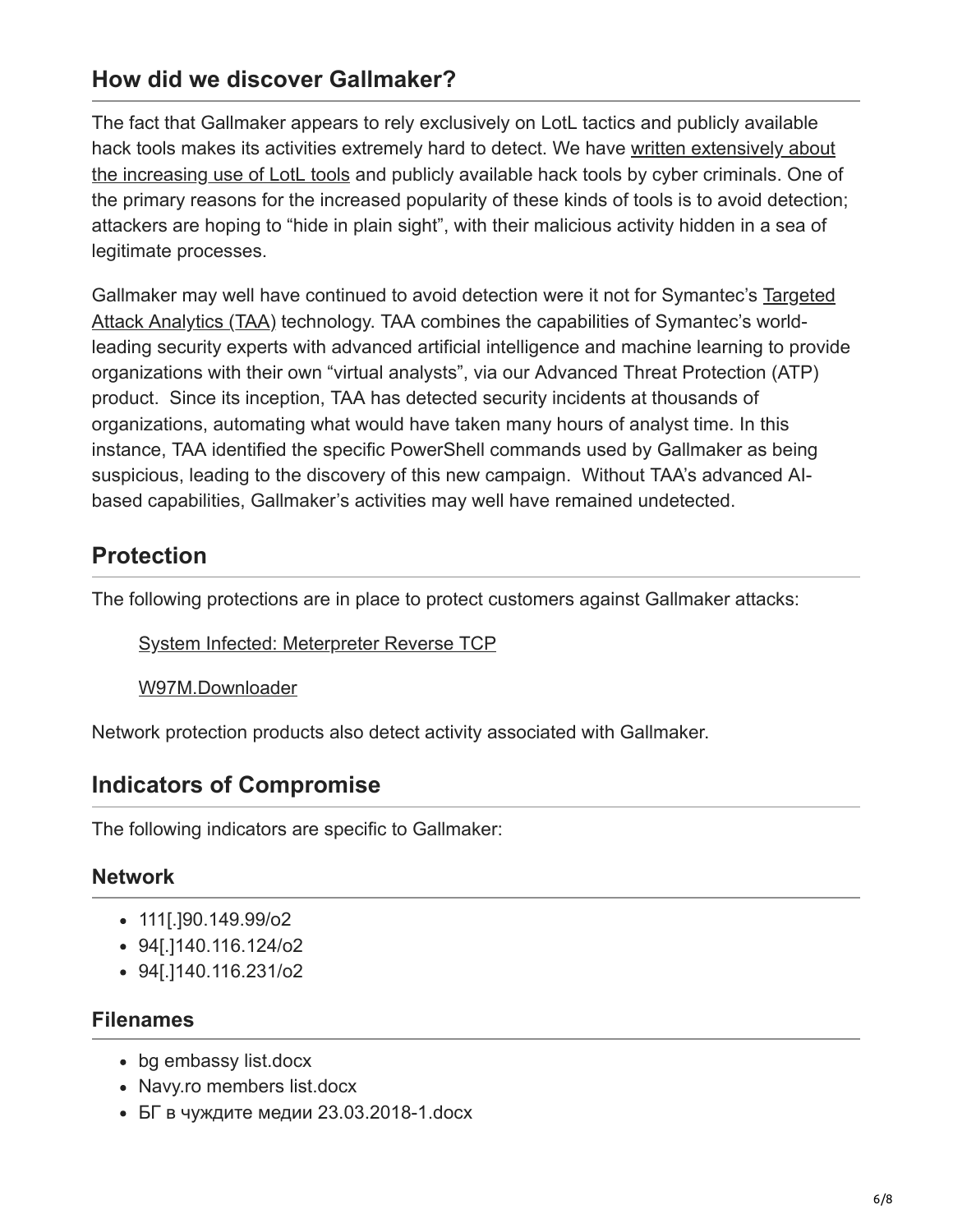- [REDACTED] and cae join forces to develop integrated live virtual constructive training solutions.docx
- А-9237-18-brasil.docx

Gallmaker also used tools that were available in open source projects. Yara rule and methods shared below were used by Gallmaker but aren't exclusive to the group's activity. Detection of these in one's environment is only indicative of possible unauthorized activity. Each occurrence of triggers must be examined to determine intent.

```
rule Suspicious_docx
{
meta:
copyright = "Symantec"
family = "Suspicious DOCX"
group = "Gallmaker"
description = "Suspicious file that might be Gallmaker"
strings:
\text{Gauge} = \text{/cm}: fidSimple w:instr=" QUOTE ((\lceil \binom{n}{1} + \binom{5}{9} - \frac{9}{1} \rceil{2,3}
)
{4}
/
$text = "select \"Update field\" and click \"OK\""
condition:
any of them
}
Use of Rex Powershell - https://github.com/rapid7/rex-powershell
```
Use of obfuscated shellcode executed via PowerShell to download a "reverse\_tcp" payload from Metasploit onto victim systems. For example, msfvenom -p windows/meterpreter/reverse\_tcp -o payload.bin

# **Further reading**

[To find out more about TAA, read our whitepaper: Targeted Attack Analytics: Using Cloud](https://resource.elq.symantec.com/LP=5847?cid=70138000001MFtXAAW)based Artificial Intelligence for Enterprise-Focused Advanced Threat Protection.